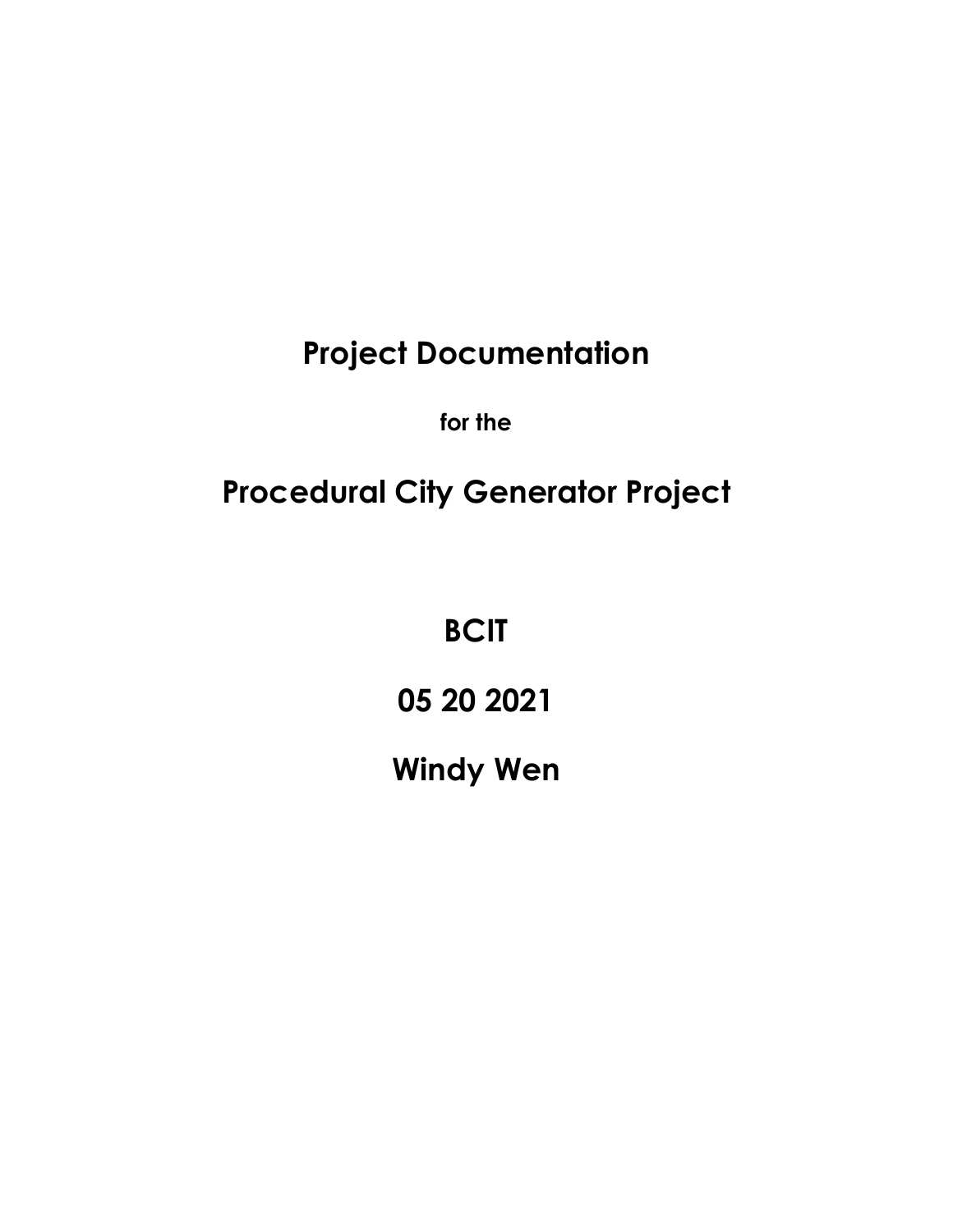## **PART I. Executive Summary**

**Project Objective:** The project is to create an auto generator using Python for building city scenes in Maya 2020. It should include a user interface and functions to create elements of the city, extra functions can be included as well such as creating shaders for meshes and dynamic lighting. The project is aiming to be aesthetic and fully functional and can be reused in future projects.

**Goals:** The Procedural City Generator enables users to efficiently build city scenes based on various users' needs and can be applied to multiple projects. The project helps the organization to reach the goal of improving efficiency thereby saving development costs and time. The developed tool should be seen as a long-term intellectual property of the organization. In addition, multiple derivative assets can be generated from this project.

## **PART II. Project Definition**

**Project Scope:** The project is a Python script that can be used in Maya 2020 to generate city scenes based on the choice of users. Windy Wen is the project sponsor, supported by BCIT. The project is to deliver the final product within 150 days, with a fully functioning city builder inside Maya software.

#### **Expected Time Frame:**

Week 1: Planning content Week 2: Working on UI Week 3: Working on UI Week 4: Working on Functions Week 5: Working on Functions Week 6: Accomplish part of the functions. Week 7: Working on functions Week 8: Working on functions Week 9: Working on functions Week 10: Working on functions Week 11: Debugging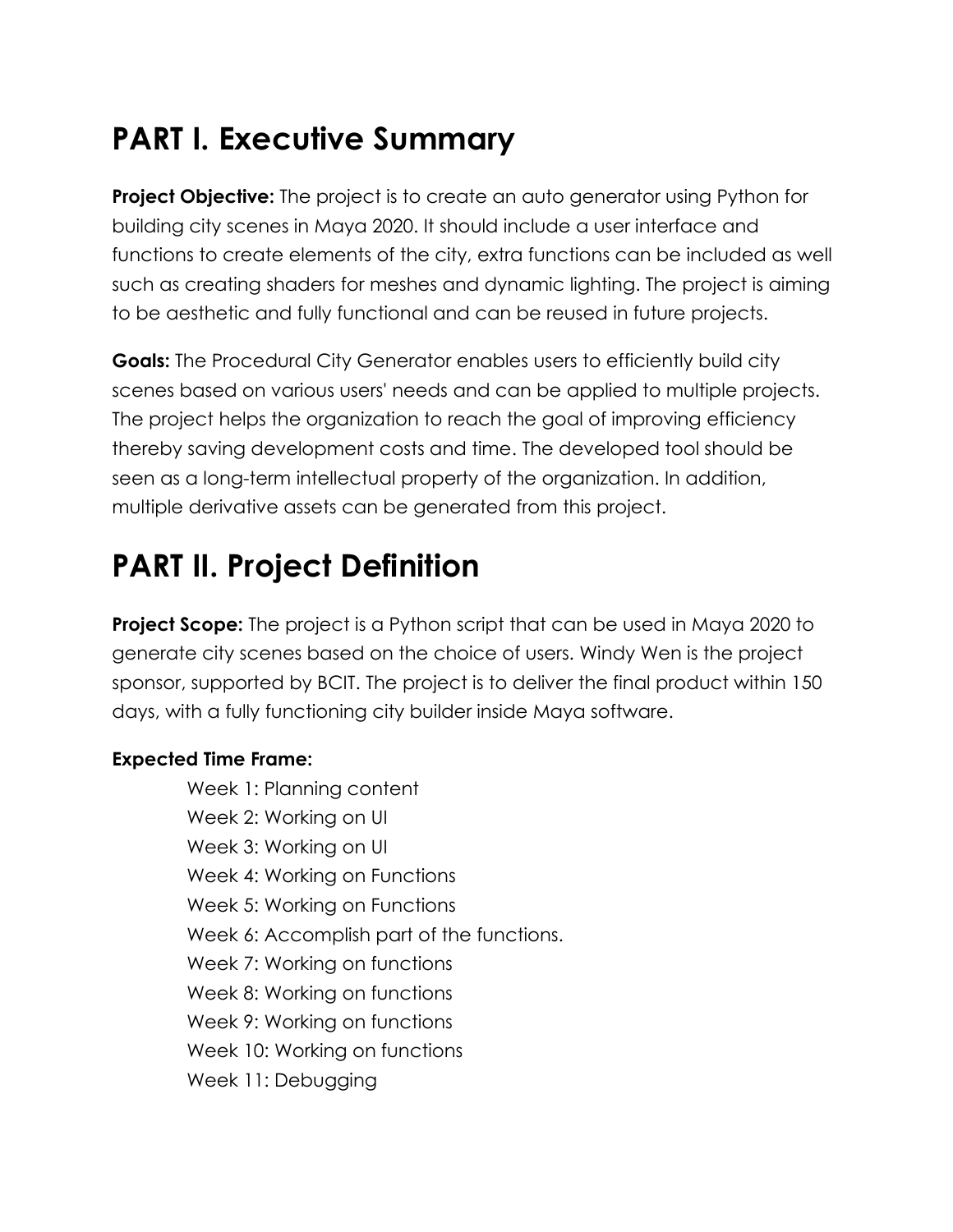Week 12: Polishing and finishing up

**Project Resources:** Resources available for the project include Windy's personal computer, fast-speed internet, educational resources from BCIT including assistance of instructors and lab computers, online educational resources, software and applications including Python, Maya, PyCharm, Visual Studio Code, and source control applications.

**Project Constraints:** The project quality is limited to Windy's current scripting and software abilities and knowledge, and it is for educational purposes. The time constraint is 12 weeks. The project should be done individually and should be able to satisfy the course requirements.

### **PART III. Risk Assessment**

| <b>RISK</b>                                 | <b>PROBABILITY</b> | <b>POTENTIAL</b><br><b>IMPACT</b> | STEPS TO MANAGE<br>THIS RISK |
|---------------------------------------------|--------------------|-----------------------------------|------------------------------|
| Time zone differences                       | high               | low                               | Do things before hands       |
| Lack of professional<br>knowledge           | high               | high                              | Seek support from BCIT       |
| Other work conflicting with<br>this project | high               | high                              | Time management              |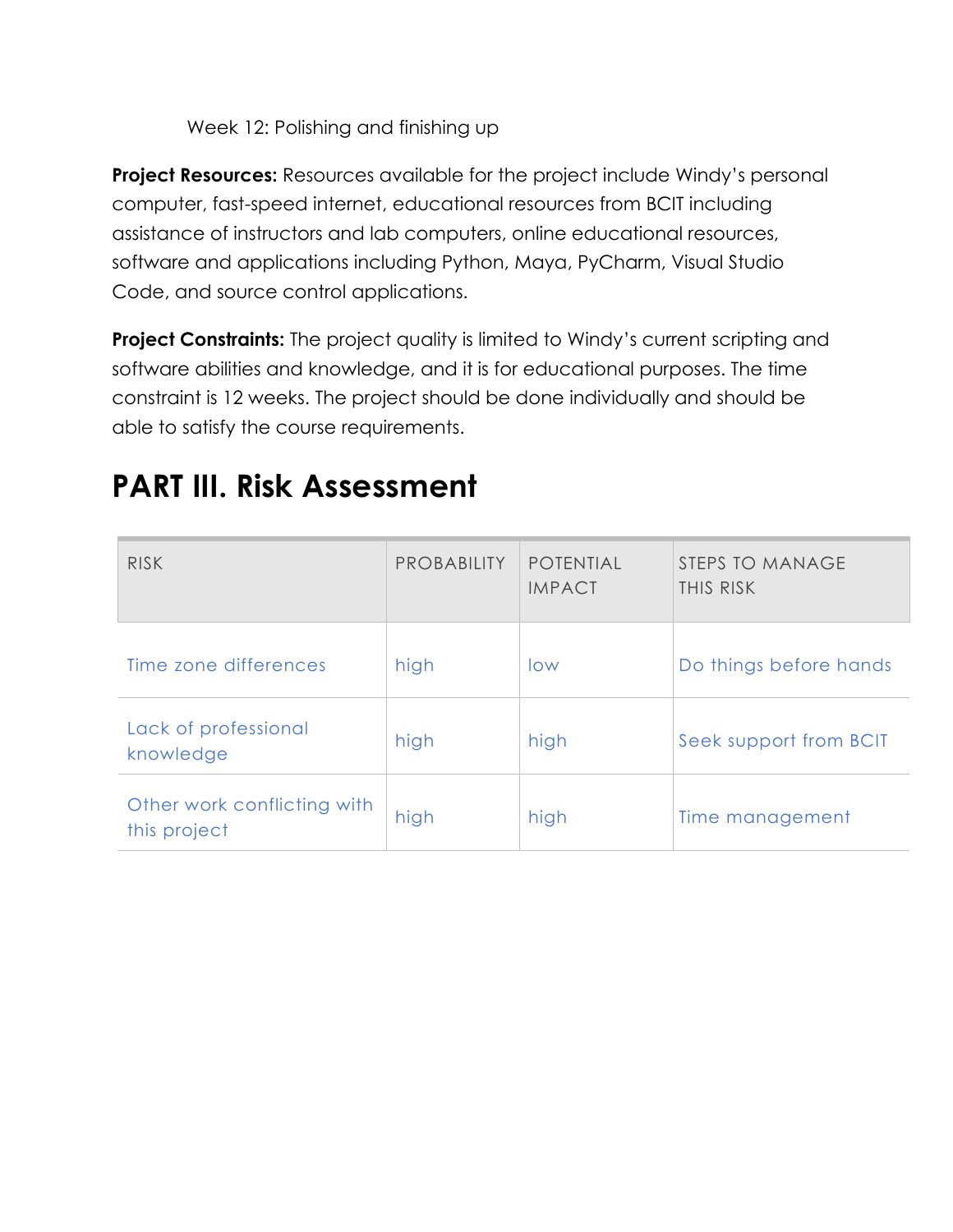#### **PART IV. Project Progress**

**FOR THE PERIOD FROM: May 22 TO: May 29**

**CURRENT PROJECT STATUS: preparation phase**

| <b>KEY MILESTONES FOR THIS PERIOD:</b> |                                 |                       |                                      |
|----------------------------------------|---------------------------------|-----------------------|--------------------------------------|
| <b>ACHIEVED (list)</b>                 |                                 | COMING UP NEXT (list) |                                      |
| <b>Finding resources</b>               |                                 | UI scripting          |                                      |
| UI concept design                      |                                 | Script stucture       |                                      |
| Learning required techniques           |                                 |                       |                                      |
| Conceptualizing                        |                                 |                       |                                      |
| <b>KEY CHALLENGES:</b>                 |                                 |                       |                                      |
| <b>CHALLENGE</b>                       | <b>POSSIBLE CAUSES</b>          | POTENTIAL IMPACT      | <b>RECOMMENDED</b><br><b>ACTION</b>  |
| <b>Technical knowledge</b>             | Missing scripting<br>techniques | Low                   | Google the problem<br>or ask friends |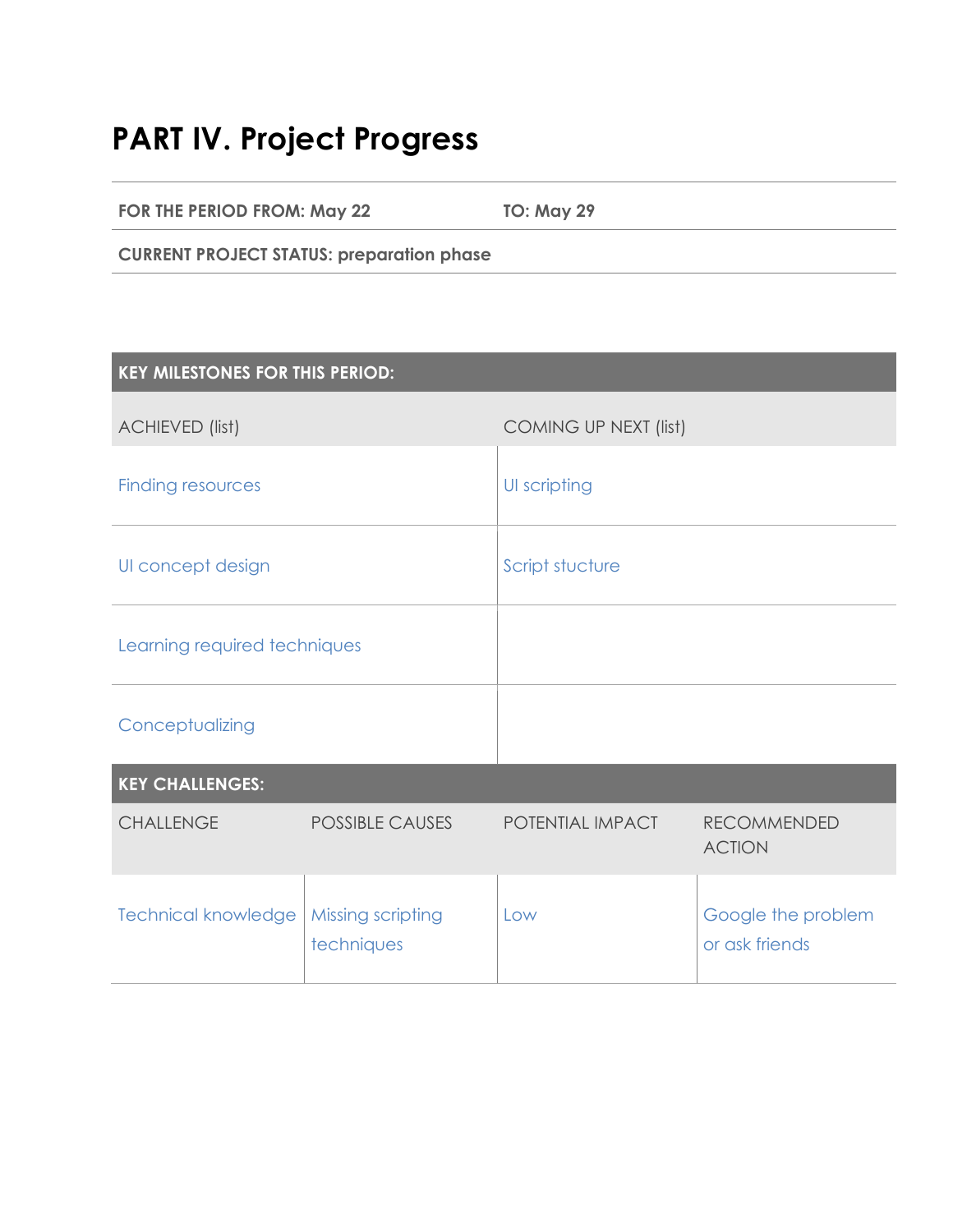| Schedule conflict | <b>Having MBA classes</b><br>though out the week | High | Make up missing<br>works in the later<br>weeks |
|-------------------|--------------------------------------------------|------|------------------------------------------------|
|                   |                                                  |      |                                                |

**FOR THE PERIOD FROM: May 30 TO: June 6**

**CURRENT PROJECT STATUS: UI design**

| <b>KEY MILESTONES FOR THIS PERIOD:</b>   |                                                    |                                                    |                                       |
|------------------------------------------|----------------------------------------------------|----------------------------------------------------|---------------------------------------|
| <b>ACHIEVED (list)</b>                   |                                                    | <b>COMING UP NEXT (list)</b>                       |                                       |
| <b>Learning UI Scripts</b>               |                                                    | UI scripting                                       |                                       |
| UI scripting (Tabs)                      |                                                    | Research online resources for script<br>techniques |                                       |
| Design UI icons (Partial)                |                                                    |                                                    |                                       |
| <b>KEY CHALLENGES:</b>                   |                                                    |                                                    |                                       |
| <b>CHALLENGE</b>                         | <b>POSSIBLE CAUSES</b>                             | POTENTIAL IMPACT                                   | <b>RECOMMENDED</b><br><b>ACTION</b>   |
| <b>Technical knowledge</b>               | Difficulties of<br>applying icons to the<br>script | <b>High</b>                                        | Ask friend or<br>instructors for help |
| <b>FOR THE PERIOD FROM: June 6</b>       |                                                    | TO: June 13                                        |                                       |
| <b>CURRENT PROJECT STATUS: UI design</b> |                                                    |                                                    |                                       |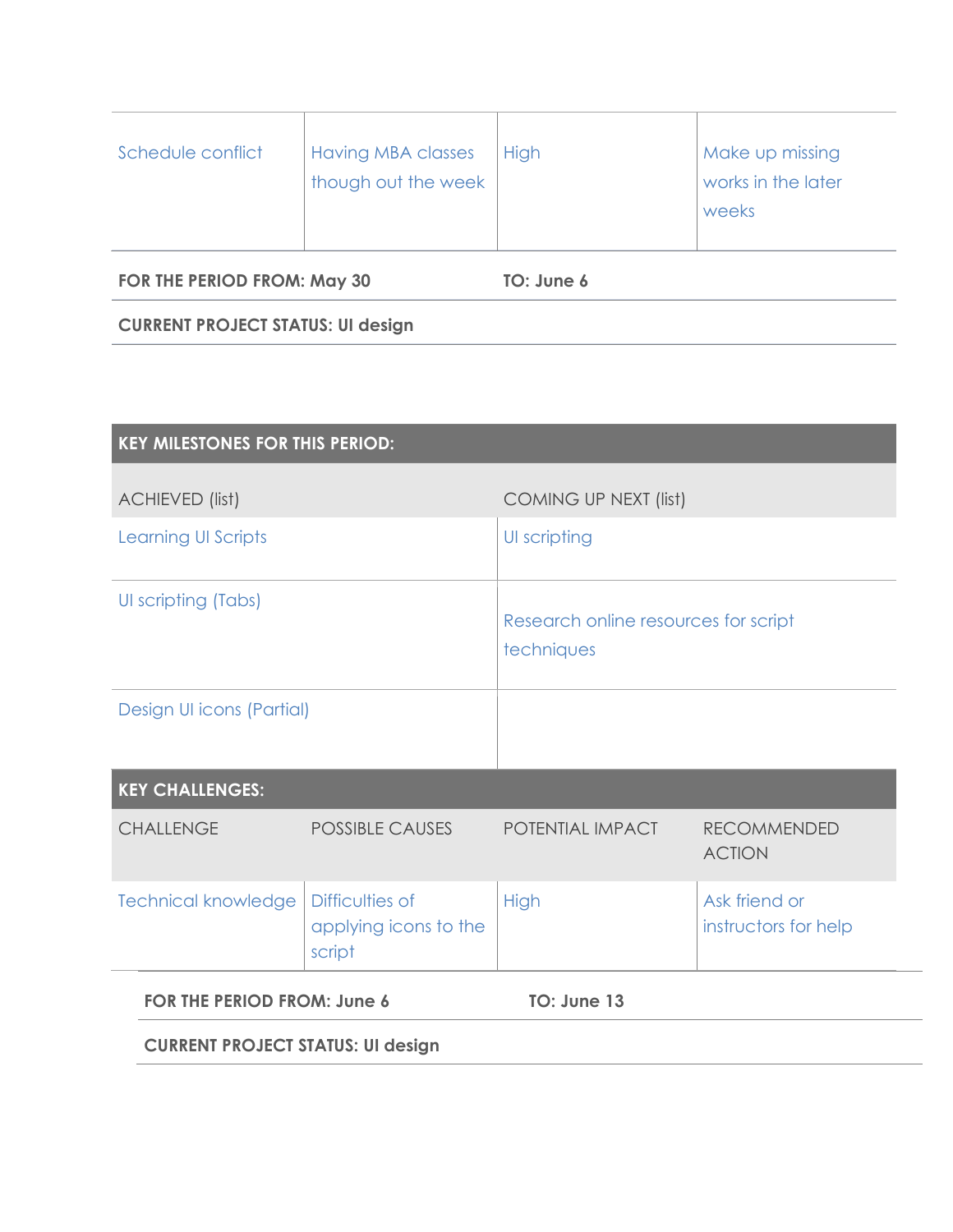| <b>KEY MILESTONES FOR THIS PERIOD:</b> |                                             |                                        |                                        |
|----------------------------------------|---------------------------------------------|----------------------------------------|----------------------------------------|
| <b>ACHIEVED (list)</b>                 |                                             | COMING UP NEXT (list)                  |                                        |
| Planning building tab content          |                                             | <b>Building Tab Functions</b>          |                                        |
| UI scripting                           |                                             | Organizing and comment written scripts |                                        |
| <b>KEY CHALLENGES:</b>                 |                                             |                                        |                                        |
| <b>CHALLENGE</b>                       | <b>POSSIBLE CAUSES</b>                      | POTENTIAL IMPACT                       | <b>RECOMMENDED</b><br><b>ACTION</b>    |
| Schedule conflict                      | Having MBA research<br>paper due in 10 days | <b>High</b>                            | Do my best to catch<br>up the progress |
|                                        |                                             |                                        |                                        |

**FOR THE PERIOD FROM: Jun 26 TO: Jul 3**

#### **CURRENT PROJECT STATUS: Developing**

| <b>KEY MILESTONES FOR THIS PERIOD:</b> |                              |  |
|----------------------------------------|------------------------------|--|
| <b>ACHIEVED (list)</b>                 | <b>COMING UP NEXT (list)</b> |  |
| <b>Building Tab</b>                    | <b>Shader options</b>        |  |
| Road / River Tab (Partial)             | Lighting                     |  |
|                                        | Terrain                      |  |
|                                        | <b>Extra functions</b>       |  |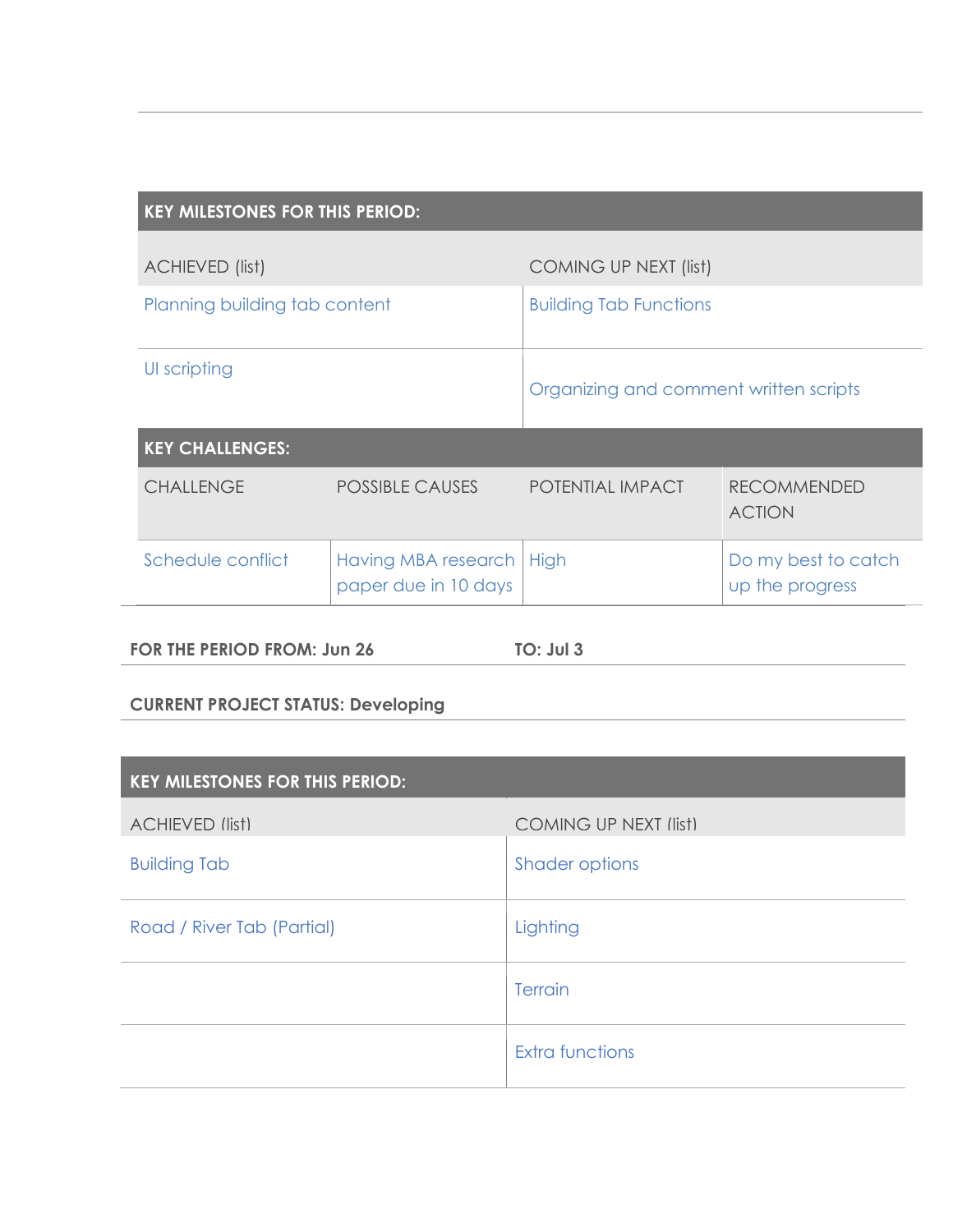| <b>KEY CHALLENGES:</b>      |                                                         |                    |                                                              |
|-----------------------------|---------------------------------------------------------|--------------------|--------------------------------------------------------------|
| <b>CHALLENGE</b>            | <b>POSSIBLE CAUSES</b>                                  | POTENTIAL IMPACT   | <b>RECOMMENDED</b><br>$\Lambda$ $\cap$ TI $\cap$ $\Lambda$ I |
| Lack of technical<br>skills | May need more<br>time to do the<br>project for research | low                | Watch tutorials and<br>documentations                        |
| Schedule conflict           | Having classes from<br>other school                     | high               | Time management                                              |
| FOR THE PERIOD FROM: July 4 |                                                         | <b>TO: July 11</b> |                                                              |

**CURRENT PROJECT STATUS: Scripting**

| <b>KEY MILESTONES FOR THIS PERIOD:</b> |                              |                                            |                                     |
|----------------------------------------|------------------------------|--------------------------------------------|-------------------------------------|
| <b>ACHIEVED (list)</b>                 |                              | <b>COMING UP NEXT (list)</b>               |                                     |
| Find partner for collaboration         |                              | Find specific part of work for cooperation |                                     |
| Part of terrain function               |                              | Finish terrain function                    |                                     |
| Road / River Tab                       |                              | <b>Begin lighting function</b>             |                                     |
| <b>KEY CHALLENGES:</b>                 |                              |                                            |                                     |
| <b>CHALLENGE</b>                       | <b>POSSIBLE CAUSES</b>       | POTENTIAL IMPACT                           | <b>RECOMMENDED</b><br><b>ACTION</b> |
| Jet lag                                | Travelling back to<br>Canada | Mid                                        | Stay healthy                        |
| <b>FOR THE PERIOD FROM: July 12</b>    |                              | TO: July 18                                |                                     |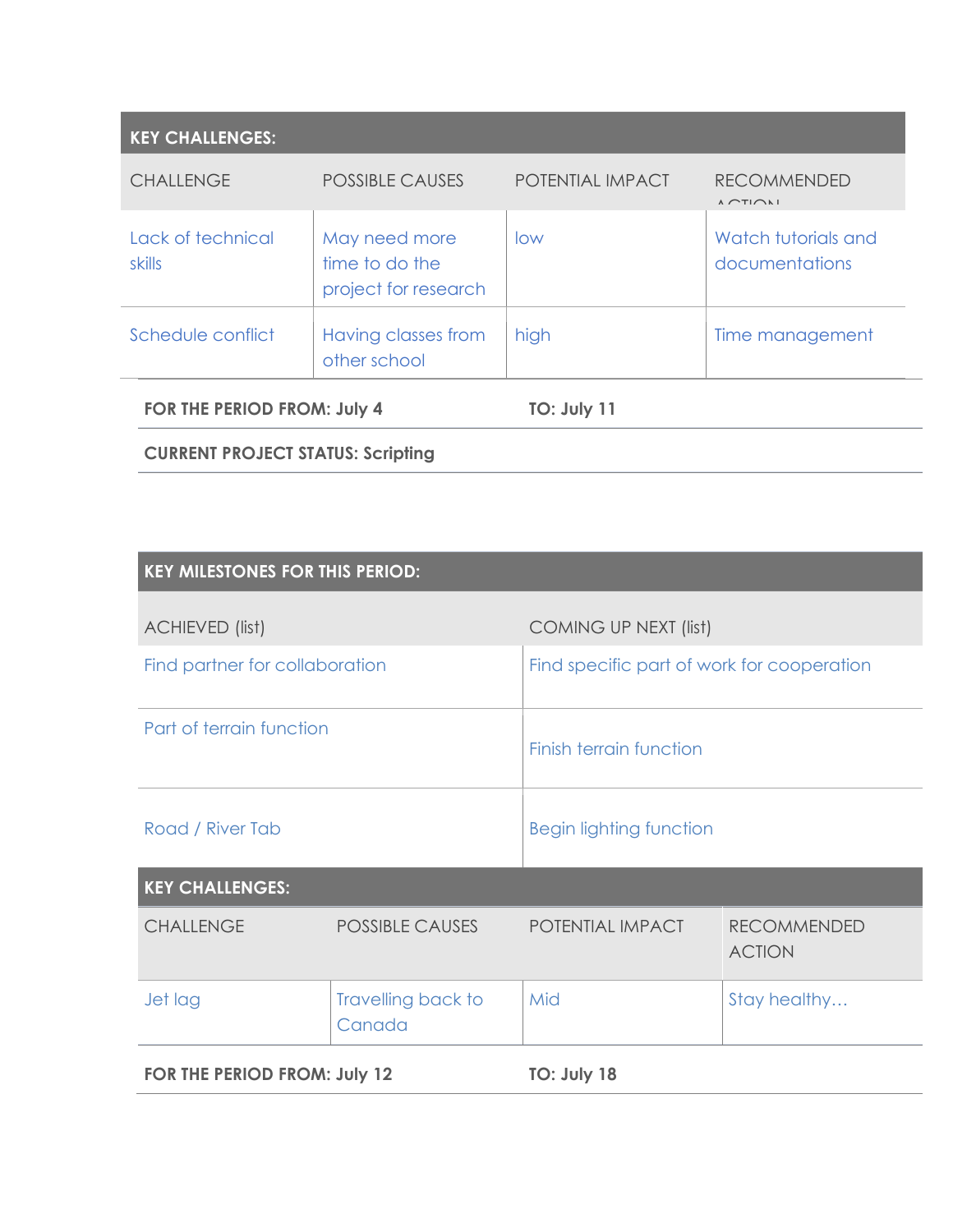| <b>KEY MILESTONES FOR THIS PERIOD:</b>              |                                                     |                       |                                                          |
|-----------------------------------------------------|-----------------------------------------------------|-----------------------|----------------------------------------------------------|
| <b>ACHIEVED (list)</b>                              |                                                     | COMING UP NEXT (list) |                                                          |
| Terrain function (still need to fix)                |                                                     | Start doing UV        |                                                          |
|                                                     |                                                     | <b>Testing</b>        |                                                          |
| <b>KEY CHALLENGES:</b>                              |                                                     |                       |                                                          |
| <b>CHALLENGE</b>                                    | <b>POSSIBLE CAUSES</b>                              | POTENTIAL IMPACT      | <b>RECOMMENDED</b><br><b>ACTION</b>                      |
| <b>Terrain</b><br>Randomization                     | Soft selection<br>function didn't apply<br>properly | Mid                   | Review the script and<br>test using different<br>numbers |
| FOR THE PERIOD FROM: July 19                        |                                                     | <b>TO: Aug 26</b>     |                                                          |
| <b>CURRENT PROJECT STATUS: Review &amp; Testing</b> |                                                     |                       |                                                          |
|                                                     |                                                     |                       |                                                          |

| <b>KEY MILESTONES FOR THIS PERIOD:</b> |                       |
|----------------------------------------|-----------------------|
| <b>ACHIEVED (list)</b>                 | COMING UP NEXT (list) |
| <b>UV Mapping</b>                      | <b>User Testing</b>   |
|                                        | Debugging             |